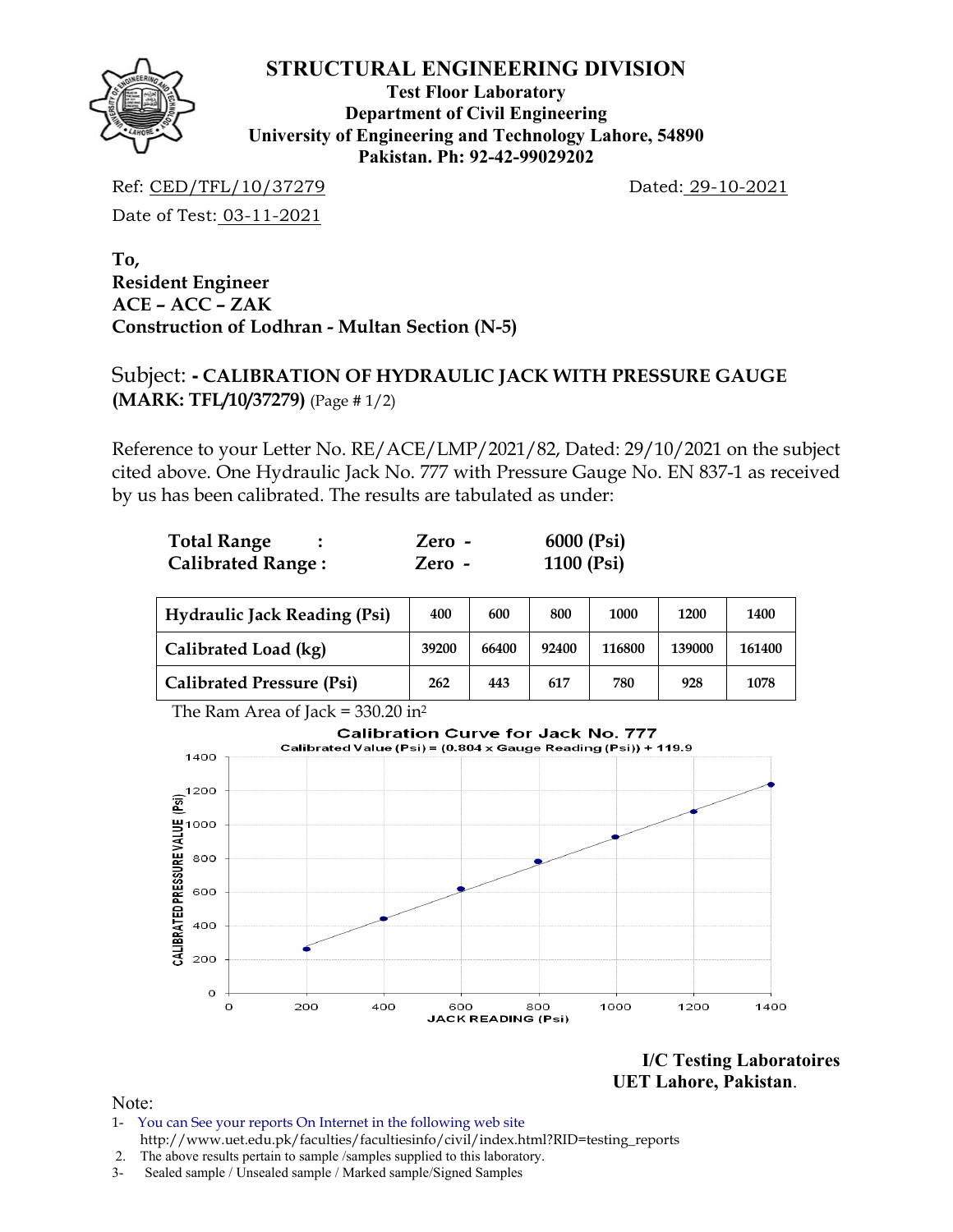

## **Test Floor Laboratory Department of Civil Engineering University of Engineering and Technology Lahore, 54890 Pakistan. Ph: 92-42-99029202**

Ref: CED/TFL/10/37279 Dated: 29-10-2021

Date of Test: 03-11-2021

**To, Resident Engineer ACE – ACC – ZAK Construction of Lodhran - Multan Section (N-5)** 

# Subject: **- CALIBRATION OF PRESSURE GAUGE (MARK: TFL/10/37228)** (Page # 2/3)

Reference to your Letter No. RE/ACE/LMP/2021/82, Dated: 29/10/2021 on the subject cited above. One Pressure Gauge No. EN 837-1 as received by us has been calibrated. The results are tabulated as under:

| <b>Total Range</b>       | Zero - | 10000 $(Psi)$ |
|--------------------------|--------|---------------|
| <b>Calibrated Range:</b> | Zero - | 5400 (Psi)    |

| <b>Hydraulic Jack Reading (Psi)</b> | 600  | 1200  | 1800  | 2400  | 3000  | 3600  | 4200  | 4800  | 5400  |
|-------------------------------------|------|-------|-------|-------|-------|-------|-------|-------|-------|
| Calibrated Load (kg)                | 9400 | 16800 | 25200 | 33100 | 41200 | 50800 | 58700 | 66500 | 75600 |
| <b>Calibrated Pressure (Psi)</b>    | 675  | 1207  | 1810  | 2378  | 2960  | 3649  | 4217  | 4777  | 5431  |

The Ram Area of Jack =  $198 \text{ cm}^2$ 



**I/C Testing Laboratoires UET Lahore, Pakistan**.

Note:

- 1- You can See your reports On Internet in the following web site http://www.uet.edu.pk/faculties/facultiesinfo/civil/index.html?RID=testing\_reports
- 2. The above results pertain to sample /samples supplied to this laboratory.
- 3- Sealed sample / Unsealed sample / Marked sample/Signed Samples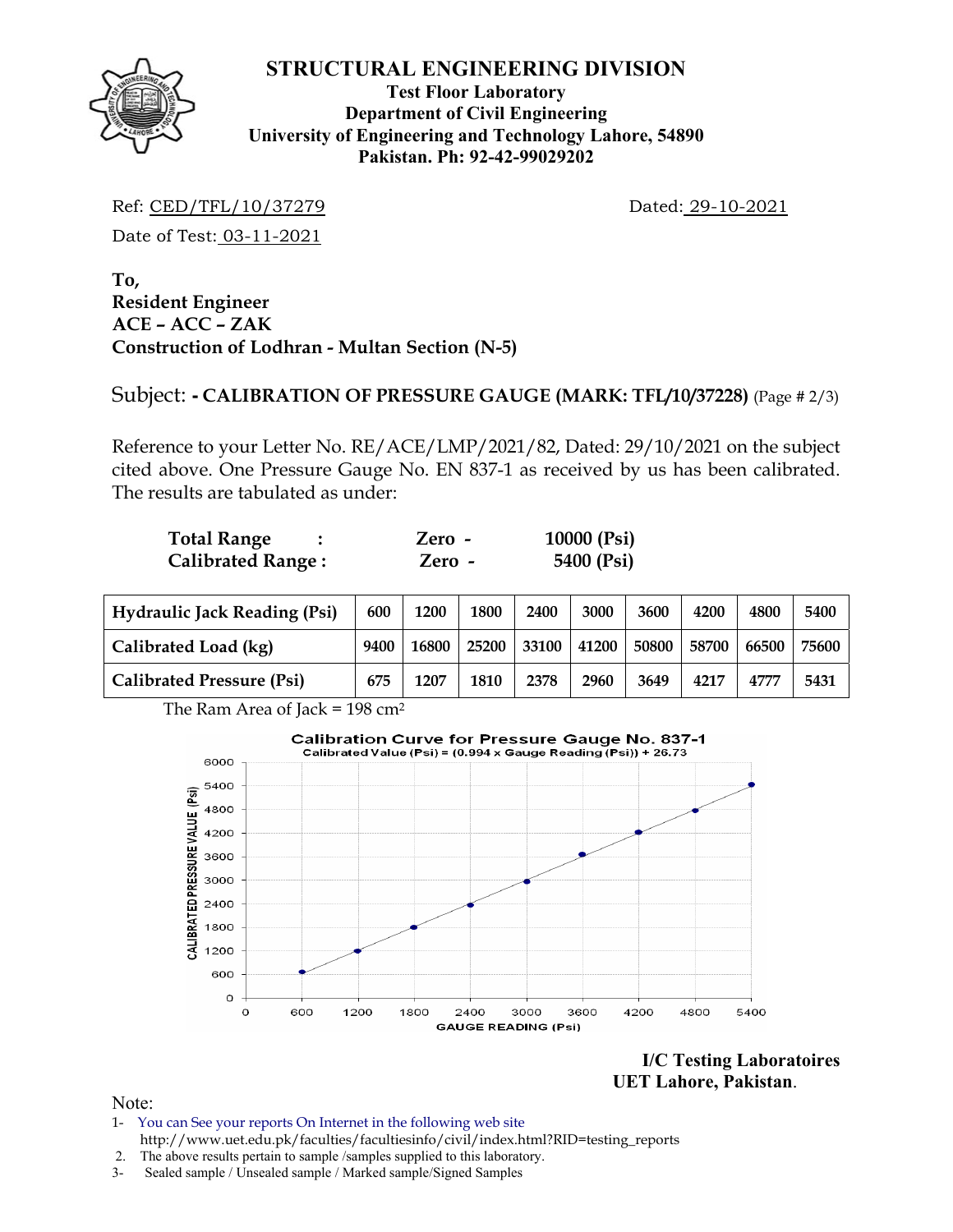

**Test Floor Laboratory Department of Civil Engineering University of Engineering and Technology Lahore, 54890 Pakistan. Ph: 92-42-99029202** 

Ref: CED/TFL/10/37279 Dated: 29-10-2021

Date of Test: 03-11-2021

# **To, Resident Engineer ACE – ACC – ZAK**

**Construction of Lodhran - Multan Section (N-5)** 

Subject: **- CALIBRATION OF DIAL GAUGES (MARK: TFL/10/37280)** (Page # 1/1)

 Reference to your Letter No. RE/ACE/LMP/2021/80, Dated: 29/10/2021 on the subject cited above. Three Dial Gauges as received by us have been calibrated on standard calibration device. The results are tabulated as under.<br>**Total Pange**  $\cdot$  **7 7 7 7 7 60 (mm)** 

| <b>Total Range</b>       |                                 | $50$ (mm)<br>Zero -              |                                          |  |  |  |  |  |  |
|--------------------------|---------------------------------|----------------------------------|------------------------------------------|--|--|--|--|--|--|
| <b>Calibrated Range:</b> |                                 | $50$ (mm)<br>Zero -              |                                          |  |  |  |  |  |  |
| <b>Standard</b>          | <b>Dial Gauge Readings</b>      |                                  |                                          |  |  |  |  |  |  |
| <b>Reading</b>           | Dial Gauge No. I<br>(16K220157) | Dial Gauge No.<br>II (16F083307) | Dial Gauge No.<br><b>III</b> (16F083345) |  |  |  |  |  |  |
| 400                      | 387                             | 389                              | 393                                      |  |  |  |  |  |  |
| 800                      | 784                             | 785                              | 793                                      |  |  |  |  |  |  |
| 1200                     | 1180                            | 1182                             | 1192                                     |  |  |  |  |  |  |
| 1600                     | 1578                            | 1583                             | 1590                                     |  |  |  |  |  |  |
| 2000                     | 1975                            | 1985                             | 1985                                     |  |  |  |  |  |  |
| 2400                     | 2376                            | 2386                             | 2380                                     |  |  |  |  |  |  |
| 2800                     | 2775                            | 2785                             | 2780                                     |  |  |  |  |  |  |
| 3200                     | 3172                            | 3187                             | 3185                                     |  |  |  |  |  |  |
| 3600                     | 3572                            | 3586                             | 3585                                     |  |  |  |  |  |  |
| 4000                     | 3968                            | 3985                             | 3985                                     |  |  |  |  |  |  |
| 4400                     | 4367                            | 4387                             | 4387                                     |  |  |  |  |  |  |
| 4800                     | 4767                            | 4790                             | 4785                                     |  |  |  |  |  |  |
| 5000                     | 4967                            | 4989                             | 4985                                     |  |  |  |  |  |  |

**I/C Testing Laboratoires UET Lahore, Pakistan**.

Note:

1- You can See your reports On Internet in the following web site http://www.uet.edu.pk/faculties/facultiesinfo/civil/index.html?RID=testing\_reports

2. The above results pertain to sample /samples supplied to this laboratory.

3- Sealed sample / Unsealed sample / Marked sample/Signed Samples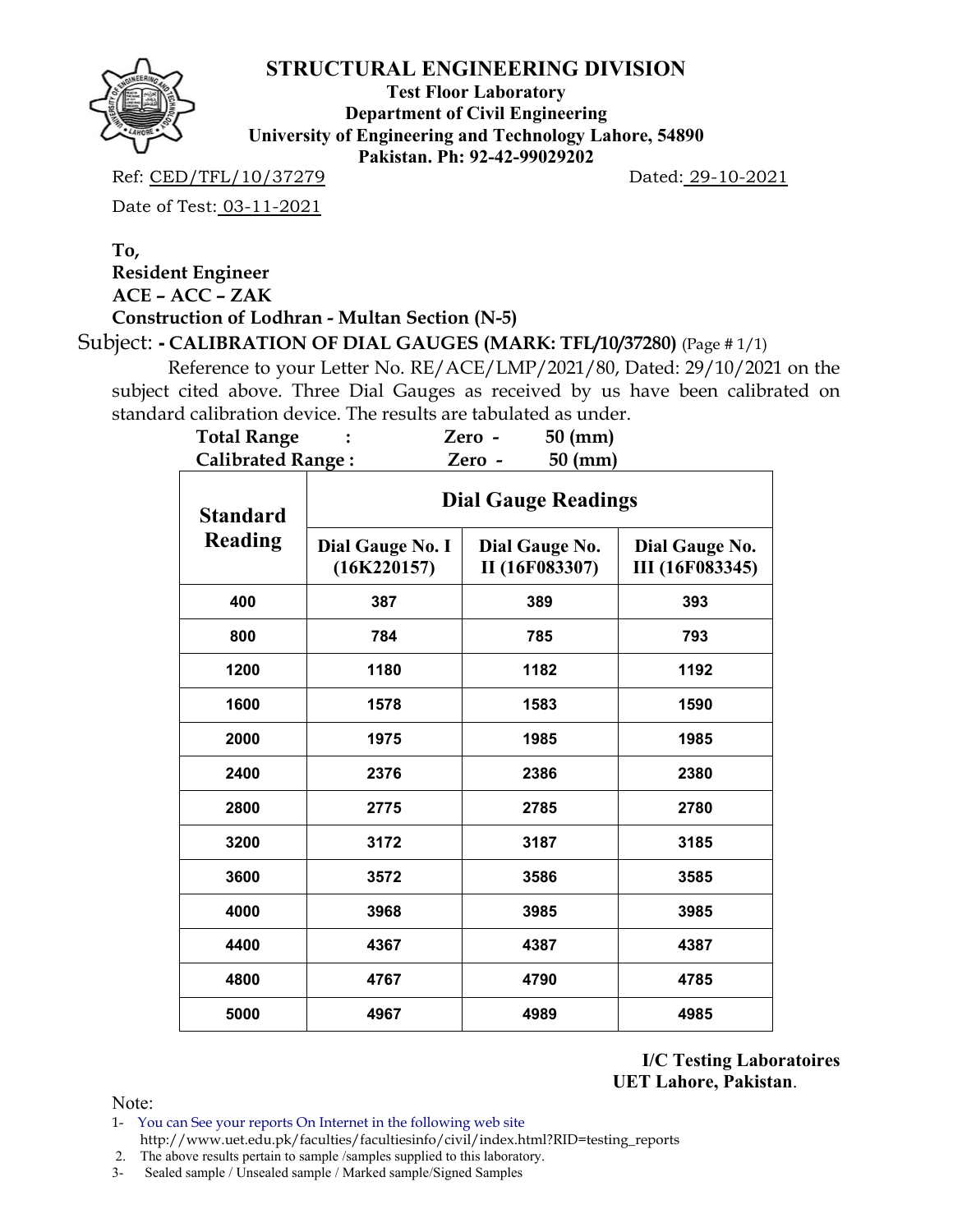**Test Floor Laboratory Department of Civil Engineering University of Engineering and Technology Lahore, 54890 Pakistan. Ph: 92-42-99029202** 

Ref: CED/TFL/11/37284 Dated: 01-11-2021

Dated of Test: 03-11-2021

## **To Deputy Director (QCD) Water & Sanitation Agency Faisalabad (M/s Subhan RCC Pipe Manufacturing Factory Ghona Road, Near Janazgah 202 R.B Bahiwala Faisalabad)**

# Subject: **- CALIBRATION OF HYDRAULIC JACK WITH GAUGE (MARK: TFL/10/37284)**

Reference to your Letter No. 458-462/DD (QCD)/WASA/2021, Dated: 01/10/2021 on the subject cited above. One Hydraulic Jack with Gauge as received by us has been calibrated. The results are tabulated as under:

| <b>Total Range</b>       | $Zero -$ | 20 (Tonne) |
|--------------------------|----------|------------|
| <b>Calibrated Range:</b> | Zero -   | 18 (Tonne) |

| <b>Hydraulic Jack Reading</b><br>(Tonne) | າ            | 4    | 6    | 8    | 10   | 12    | 14    | 16    | 18    |       |
|------------------------------------------|--------------|------|------|------|------|-------|-------|-------|-------|-------|
| <b>Calibrated Load</b>                   | kg           | 2400 | 4250 | 6250 | 8200 | 10200 | 12150 | 14100 | 16150 | 18250 |
|                                          | <b>Tonne</b> | 2.40 | 4.25 | 6.25 | 8.20 | 10.20 | 12.15 | 14.10 | 16.15 | 18.25 |

1 Tonne =  $1000 kg$ 



**I/C Testing Laboratoires UET Lahore, Pakistan**.

Note:

- 1- You can See your reports On Internet in the following web site http://www.uet.edu.pk/faculties/facultiesinfo/civil/index.html?RID=testing\_reports
- 2. The above results pertain to sample /samples supplied to this laboratory.
- 3- Sealed sample / Unsealed sample / Marked sample/Signed Samples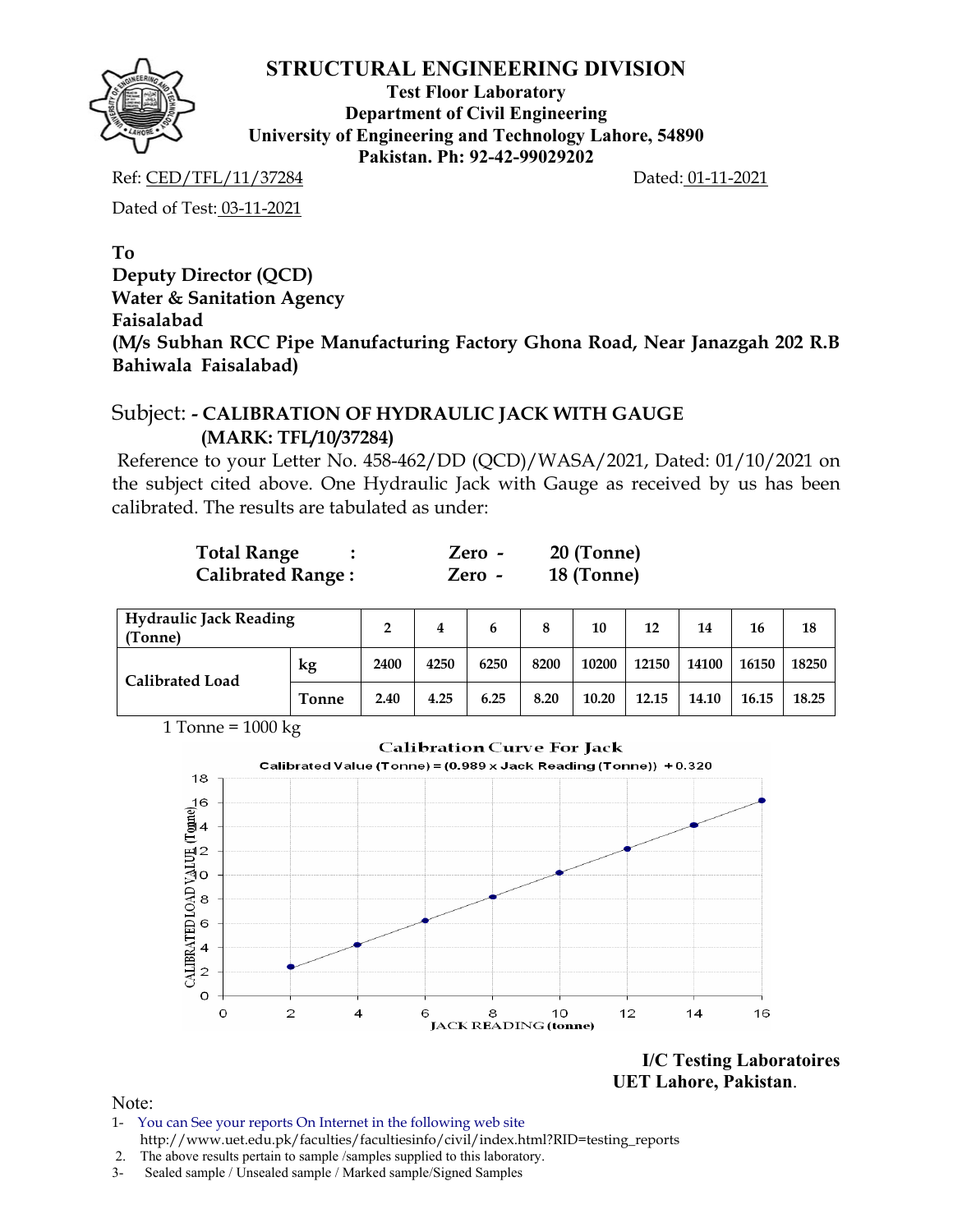

**Test Floor Laboratory Department of Civil Engineering University of Engineering and Technology Lahore, 54890 Pakistan. Ph: 92-42-99029202** 

Ref: CED/TFL/11/37301 Dated: 02-11-2021

Dated: 03-11-2021

**To** 

 **Sr. Project Manager Izhar Group of Companies Construction of Nestle Head Office** 

## Subject: **- MS JACK FOR LOAD TEST**

Reference to your letter no. ICPL/NHO/LAB/06, Dated: 01/11/2021 on the above mentioned subject. One MS Jack as received by us has been tested. The results are as follows.

| Sr.<br>No. | <b>Applied Load</b> | <b>Sustained Load</b><br>Time | <b>Remarks</b>       |
|------------|---------------------|-------------------------------|----------------------|
|            | $190$ (ton)         | 5 minute                      | No. failure observed |

**I/C Testing Laboratoires UET Lahore, Pakistan**.

Note:

2. The above results pertain to sample /samples supplied to this laboratory.

3- Sealed sample / Unsealed sample / Marked sample/Signed Samples